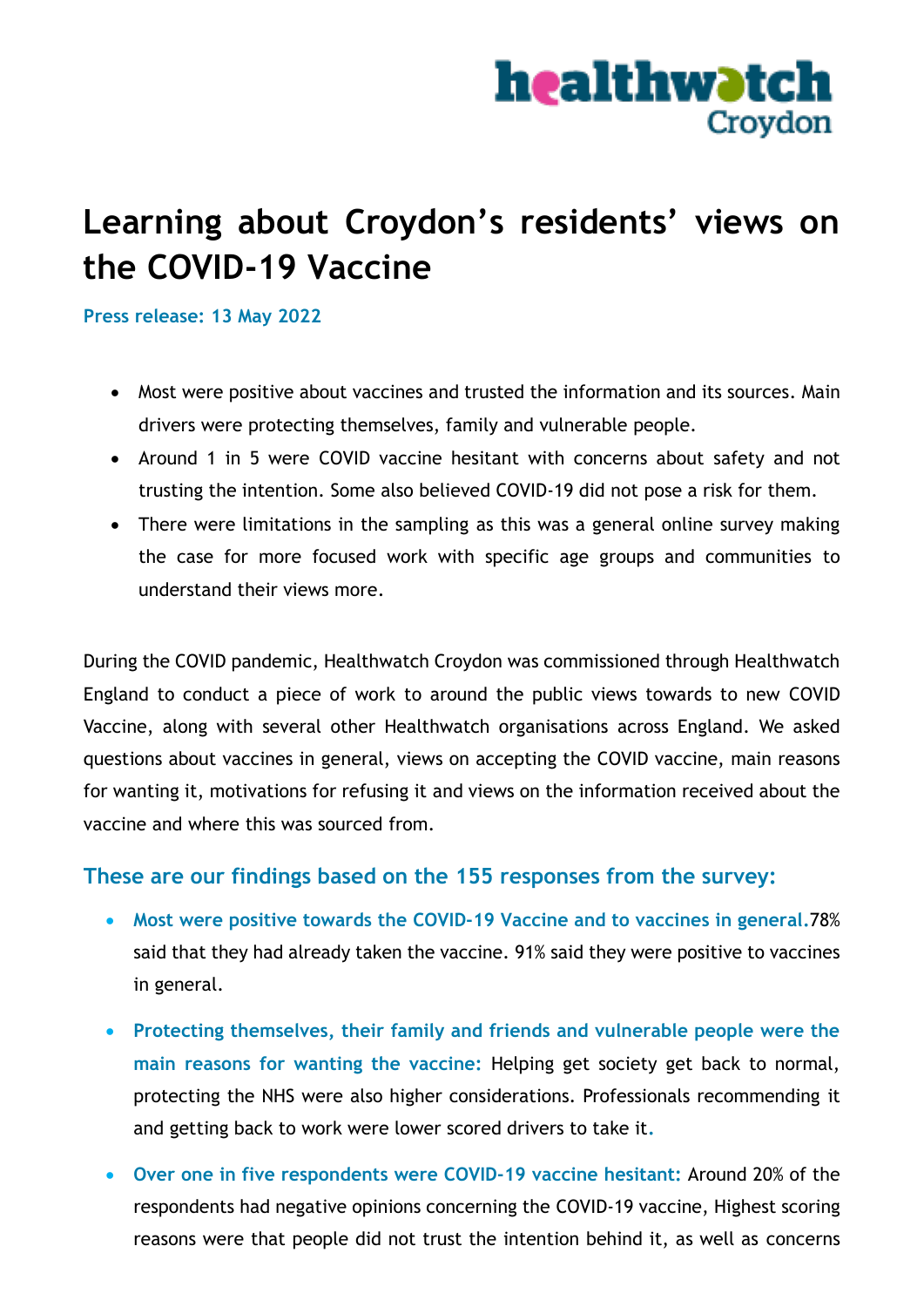

around the safety of the vaccine and its ingredients. Some did not think COVID-19 posed as risk to them.

- **Barriers to receiving the COVID-19 vaccine included booking, distance, and time of appointments**: For the few who had not had it but wanted it having to book the appointment itself would be a barrier. The distance of the vaccination location/ centre as well as the timings of the appointments may present itself as another reason.
- **NHS and government websites were seen as best source of information about the COVID vaccine:** NHS and government websites scored highly as well as TV and radio, newspapers, and online news websites. Social media, Croydon Council and government press conferences scored well. Community organisations, including Healthwatch scored lowest. Most respondents 72% felt that information about the vaccine was delivered clearly and effectively but 18% did not find it so. Most found sources positive, with only a few finding sources negative.
- **Limitations in sample, on gender, age, and ethnicity:** Respondents were more likely to be female, between 55 and 75 and White British, showing the limitations of representing diverse Croydon through a general online survey.

**These are our recommendations which are relevant to provider and commissioners:** 

- **Ensure the vaccine is more accessible to members of the community from a multitude of ways:** At the time of the survey, there were some issues concerning access and booking for some – bringing vaccination close to where people live and with walk-in services should overcome these challenges.
- **Communicate the risks as well as the benefits in a more effective way:** Of the 20% who had not accepted the vaccines, concerns about trust and safety around the vaccines garnered the highest proportion of responses. These concerns need to be understood and steps to be taken to understand their reasoning.
- **Continue conversation with those unsure about the vaccine:** It is important to respect the attitudes and views of the public, even if their perspective is not aligned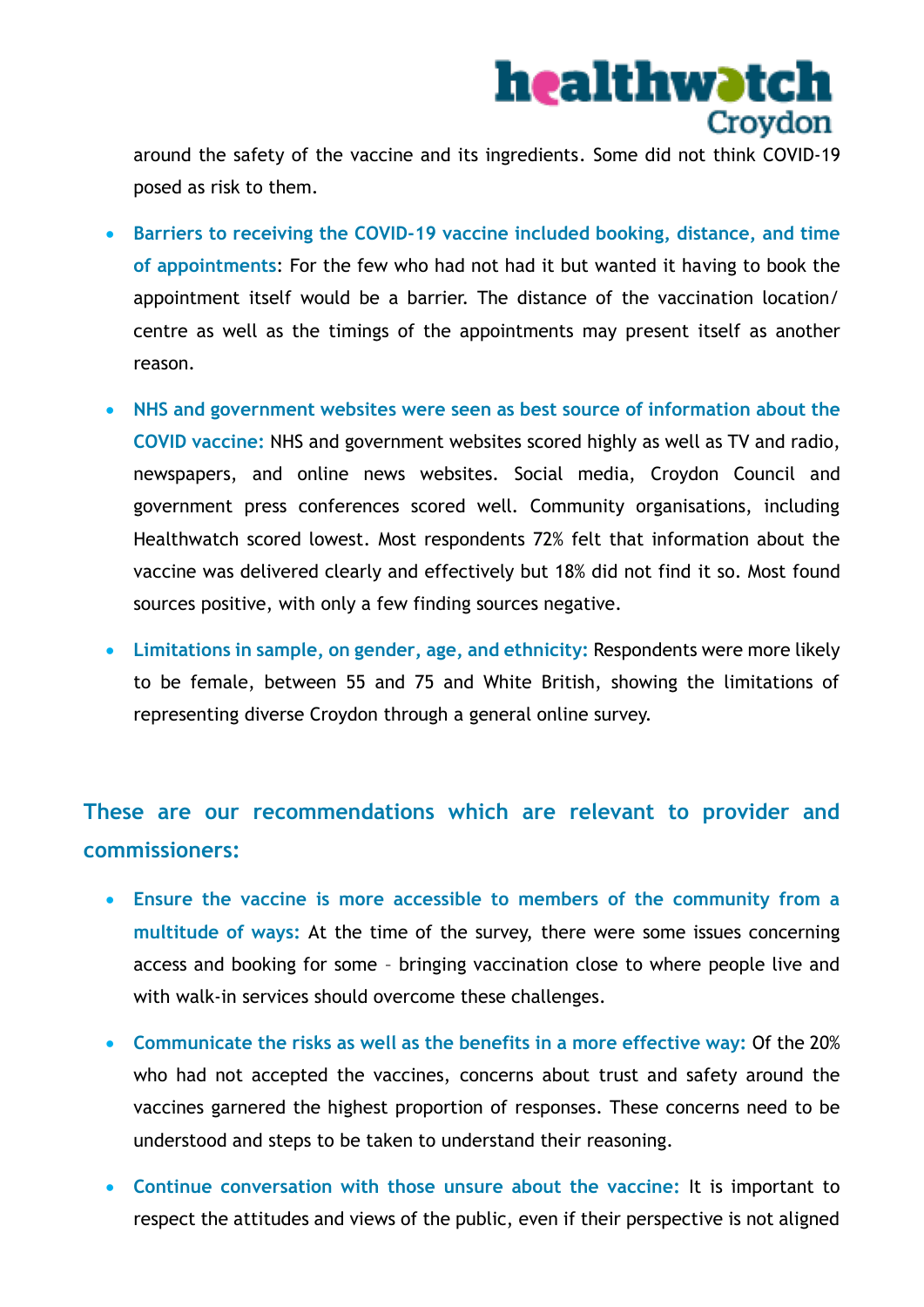## healthwatch Croydon

to medical advice. Those that are vaccine hesitant should have the opportunity to engage with a clinician who can respond to their concerns to feel heard and listened to. This way some of the myths and fake information can be unpacked and better information provided.

- **Strategise how to reduce the fake and misleading news on the vaccine:** 70% of respondents said that the news regarding the vaccine was positive, however 30% said that the information was either mixed or negative. Develop communications strategies to combat this which could include finding dependable ambassadors representing a range of background and ethnicities.
- **Wider studies are needed on specific ages, gender, ethnicity, and other demographics:** We acknowledge the limitations of this general online survey. There is a need to conduct specific studies with those more likely to hesitant in an open environment where people can express their experiences, views, and concerns.

#### **You can view the report here:**

**<https://www.healthwatchcroydon.co.uk/learn-more/our-reports/>**

**Gordon Kay, Healthwatch Croydon Manager, said:** "The COVID-19 pandemic brought many changes and challenges to residents. The swift adoption of a new vaccine was one of these. Our report helps give some local insight from Croydon residents' perspective showing that 4 in 5 were in favour of the vaccine.

"However, we know that Croydon has been behind national averages in COVID vaccine adoption, showing the limits of our sample. While our report does show views of those who did not accept the vaccine, we note that more work needs to be done to understand the concerns and needs of specific demographic groups concerning the vaccine.

"We note the significant effort by Croydon's health, social care, and voluntary partnerships to engage with communities. This enables individuals to be best informed to make decisions for themselves on what is an ethical issue. We welcome their continued engagement focusing on listening and understanding views to build trust with communities on this issue."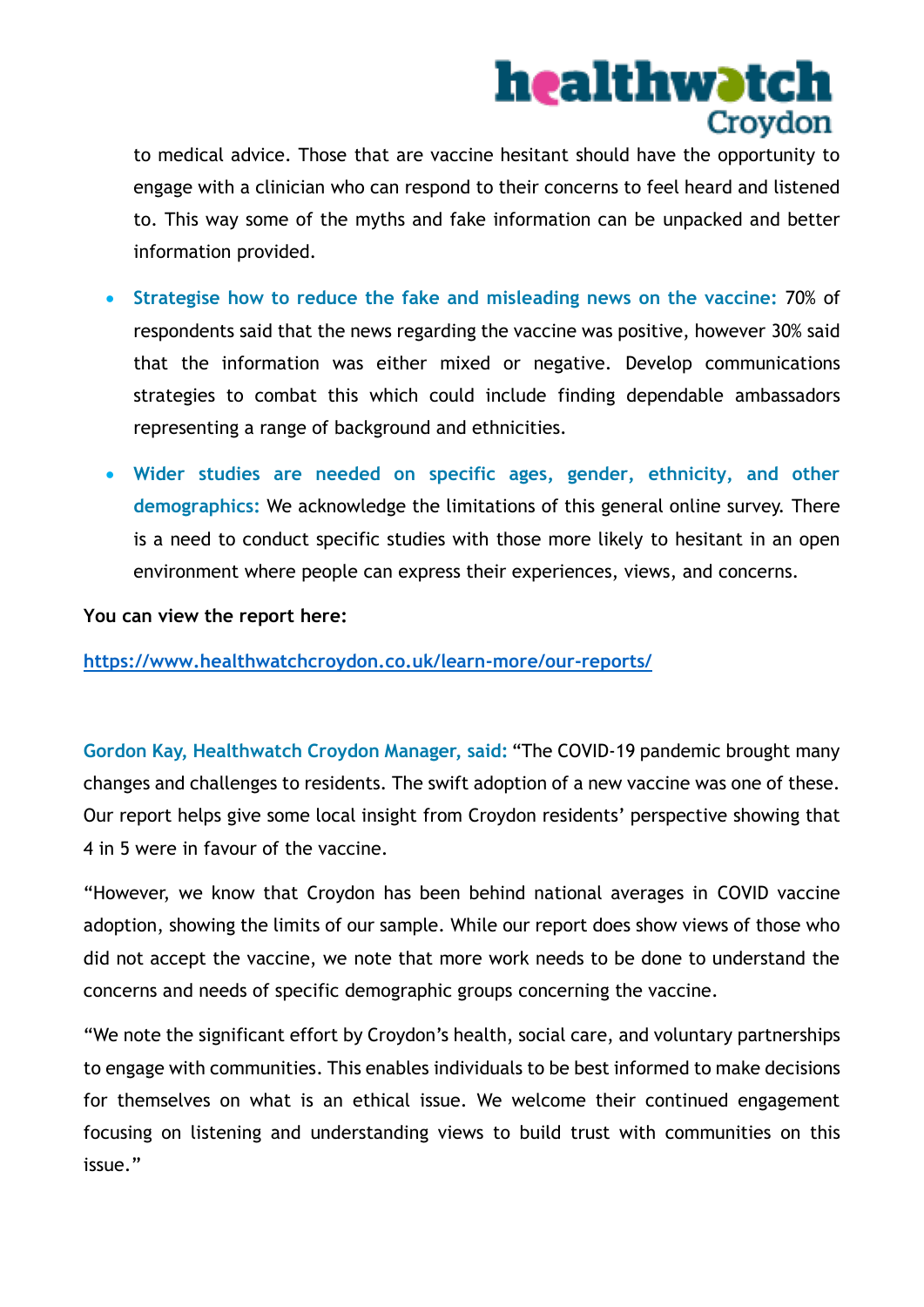# healthwatch Croydon

**Croydon Health Services NHS Trust Chief Executive and Place-Based Leader for Health, Matthew Kershaw, said:** "Listening to the voices of our community is central to everything we do. This new Healthwatch Croydon report explores the challenges that have been, and continue to be, at the heart of monumental efforts across the borough to protect people from COVID-19.

"We were London's first hospital vaccination hub and, since then, almost a million vaccinations have been given to residents through our walk-in centre, GPs, pharmacists and community vaccinators.

"It's never too late to get your jab and we are continuing to engage with local faith leaders, community groups and residents in our borough to help people make an informed choice with pop-up clinics and convenient appointment times and culturally sensitive information that meets the health needs of our diverse population."

**Rachel Flowers, Croydon's director of public health, said:** "We welcome these findings from Healthwatch Croydon on the Covid-19 vaccination uptake. It provides some useful insight into how our residents have responded to the rollout of these important vaccinations. We continue to encourage people to have their first and second dose and booster jabs as this is still your defence against getting seriously ill from the virus.

"Croydon Council is currently running a training programme for residents to be Covid-19 community vaccination champions. The champions will further support our successful work with the local NHS and partner organisations to get more people to have the vaccine, to protect themselves and others so that we can all live safely with the virus. Anyone who still has concerns or questions about the vaccines should speak to a healthcare professional to make an informed decision going forward."